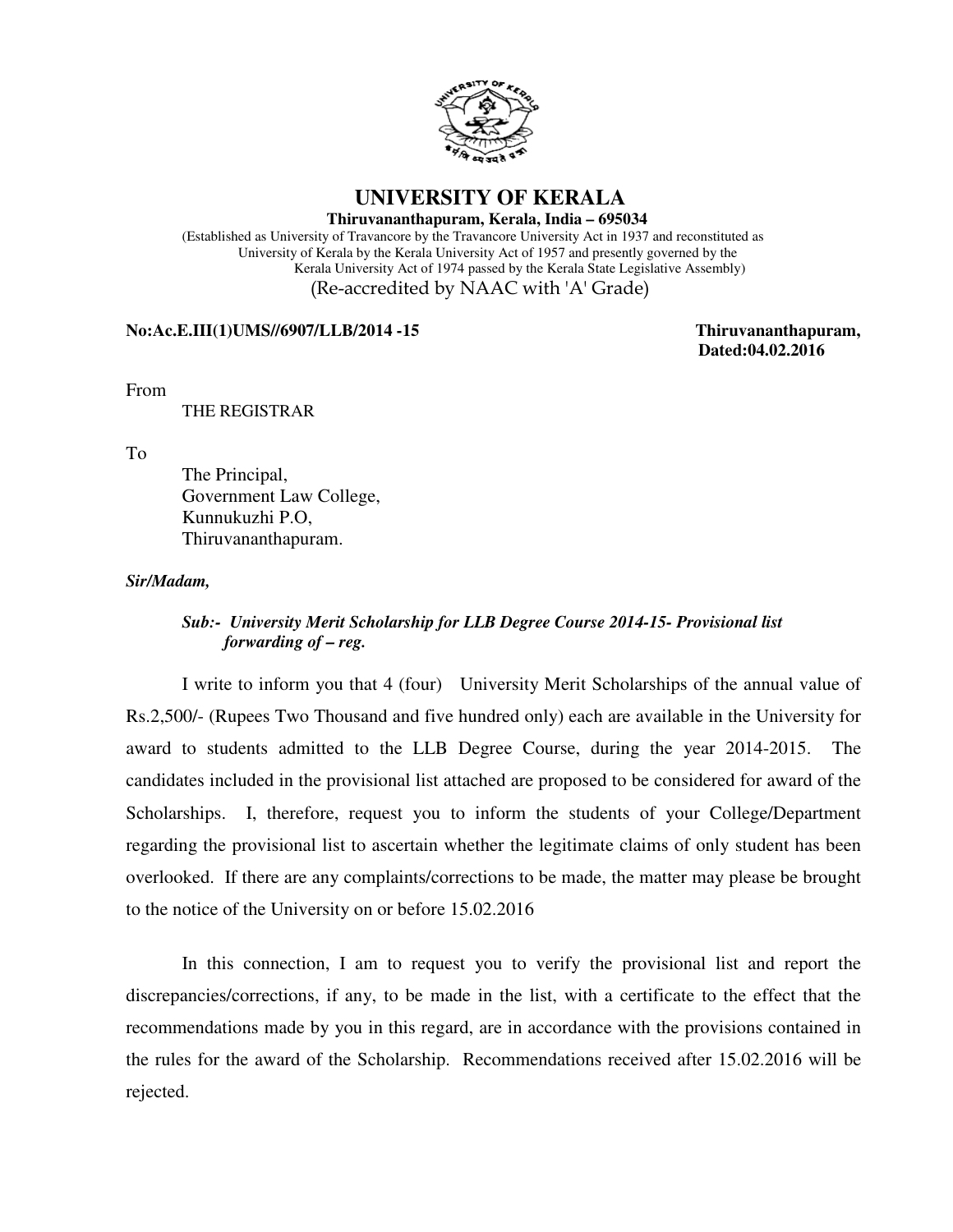The details, if any, of students who are in receipt of any other Scholarship and their willingness to opt the University Merit Scholarship should also be furnished.

It may be brought to the notice of the students included in the provisional list that their inclusion in the list does not guarantee the award of the scholarship to them.

 If no reply is received from you on or before the date mentioned above, it will be presumed that you have approved the provisional list and further steps will be taken in finalizing the list.

 Please note that the University will not be responsible for the non-award of Scholarship to eligible students, if any, due to the failure in furnishing their details on or before 15.02.2016

> Yours faithfully, Sd/-

## Deputy Registrar (Acad. III) For Registrar

Similarly to

- 1. The Principal The Kerala Law Academy Law College, Thiruvananthapuram
- 2. N S S Law College, Kottiyam
- 3. Sree Narayana Guru College of Legal Studies, Kollam
- 4. Mar Gregories College of Law, Mar Ivanios Vidya Nagar, Nalanchira ThiruvananthaPuram